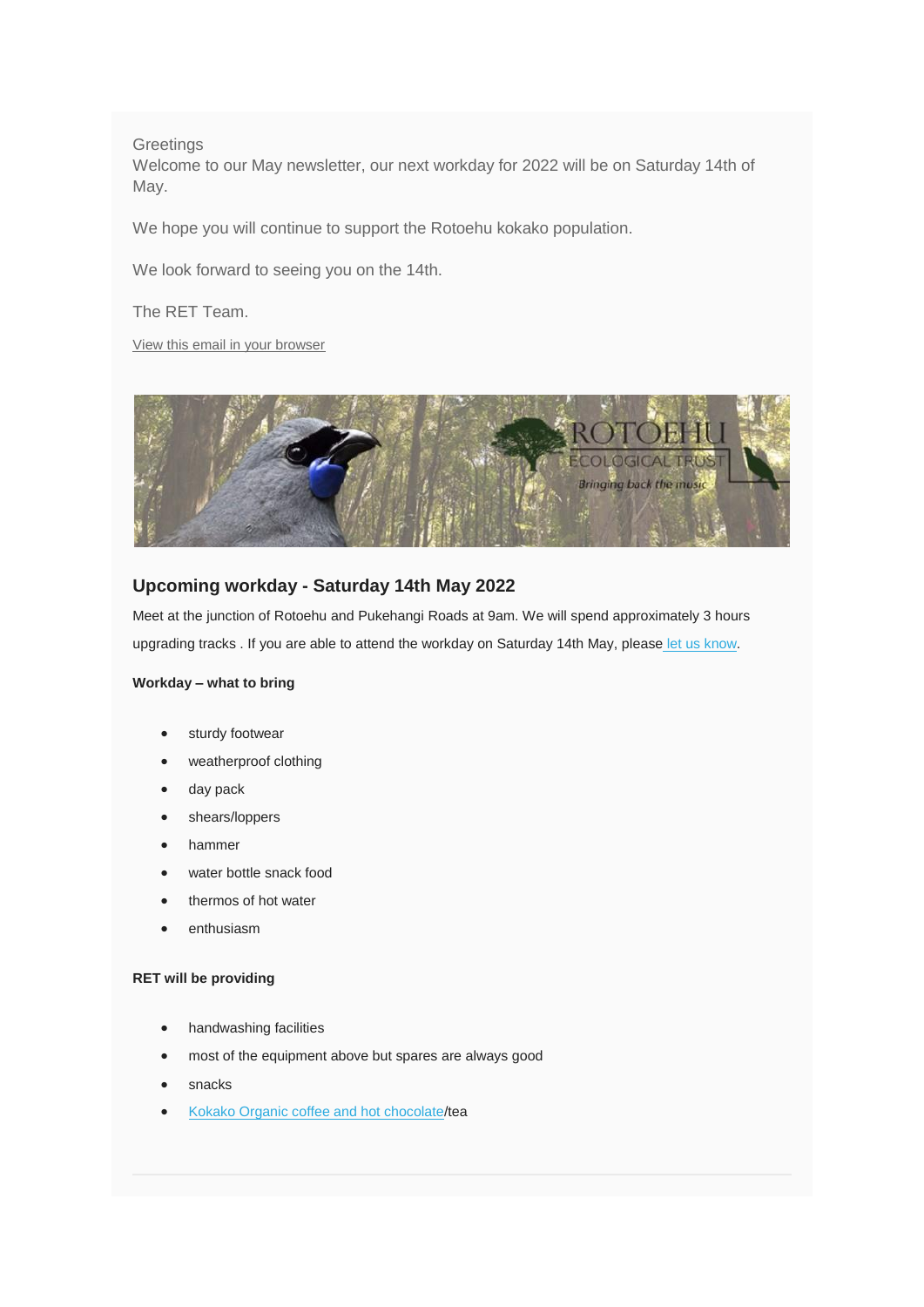## **Upcoming Workdays**

We have moved our workdays to Saturday this year as we had more volunteers turn up on Saturdays, it also gives us the opportunity to switch to Sunday if the weather is less than ideal.

## **Saturday volunteer work days**

- $\bullet$  11 June
- 9 July

# **Pest Control 2022**

RET is running a ground-based pest control operation in August/September this year

**Saturday volunteer work days (weather dependent)**

- 13 August
- 27 August
- 17 September

If the weather is not suitable it will move to the following day (Sunday)

## **We are still growing...**

 $13671 \quad \circ \quad \circ \quad \circ \quad \circ \quad \circ \quad \circ \quad \circ \quad \circ$ 

With our newly added RF1 and RF2 blocks we have expanded to a management area of approximately

| <b>Block</b>      | Area (ha) | km of Track | <b>Bait stations</b> | <b>Traps</b> | Kokako         |
|-------------------|-----------|-------------|----------------------|--------------|----------------|
| PEA <sub>1</sub>  | 437       | 61.0        | 578                  |              | 143            |
| PEA <sub>2</sub>  | 168       | 18.3        | 178                  |              | 46             |
| PEA <sub>2b</sub> | 261       | 30.1        | 265                  |              | 46             |
| <b>RFW</b>        | 36        | 4.1         | 39                   |              | 18             |
| Otari             | 94        | 7.1         | 81                   | 71           | 7              |
| RF1               | 51        | 5.5         | 57                   |              | $\overline{4}$ |
| RF2               | 320       | 33.9        | 319                  |              | 22             |
| <b>TOTAL</b>      | 1367      | 160.0       | 1517                 | 71           | 286            |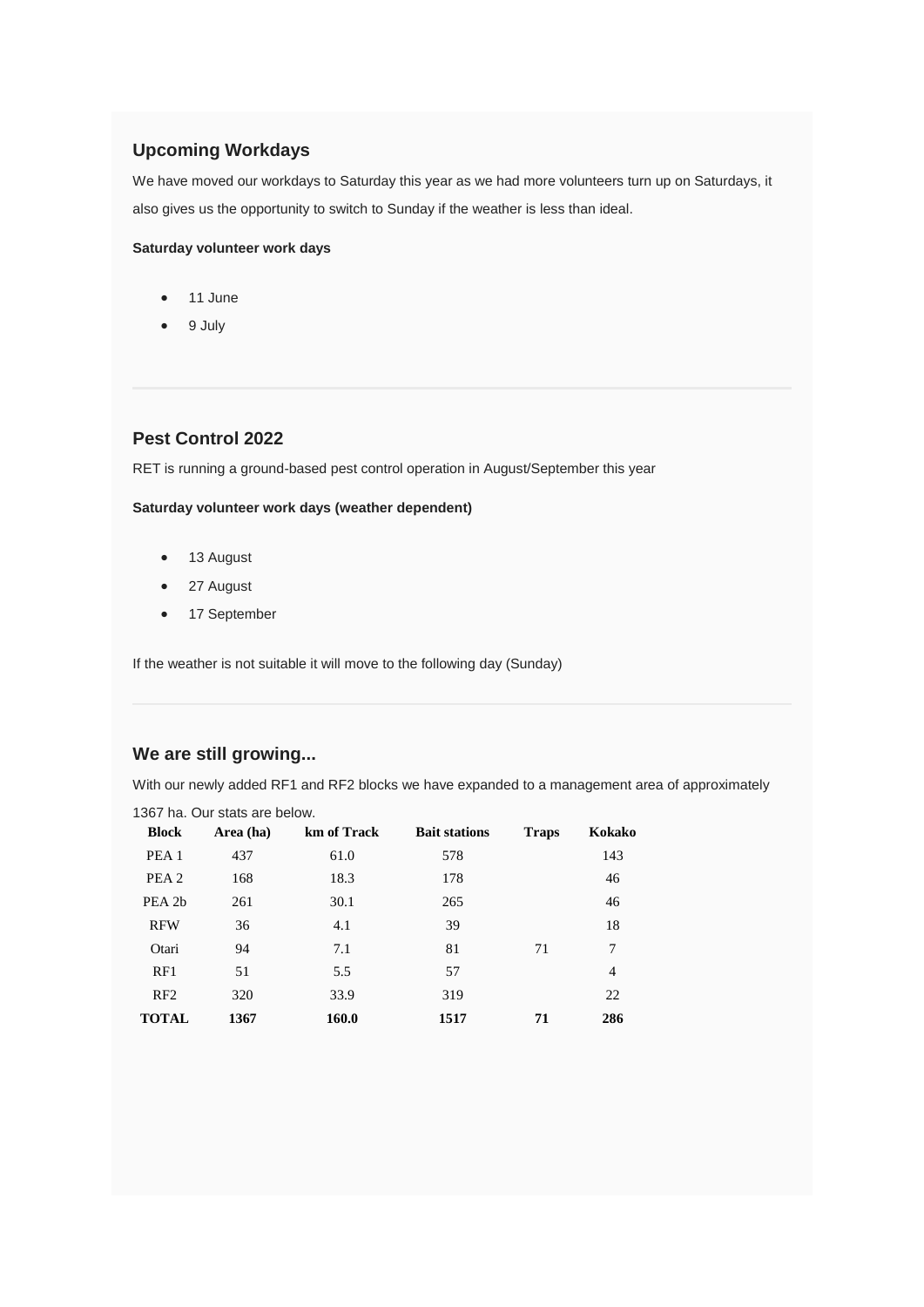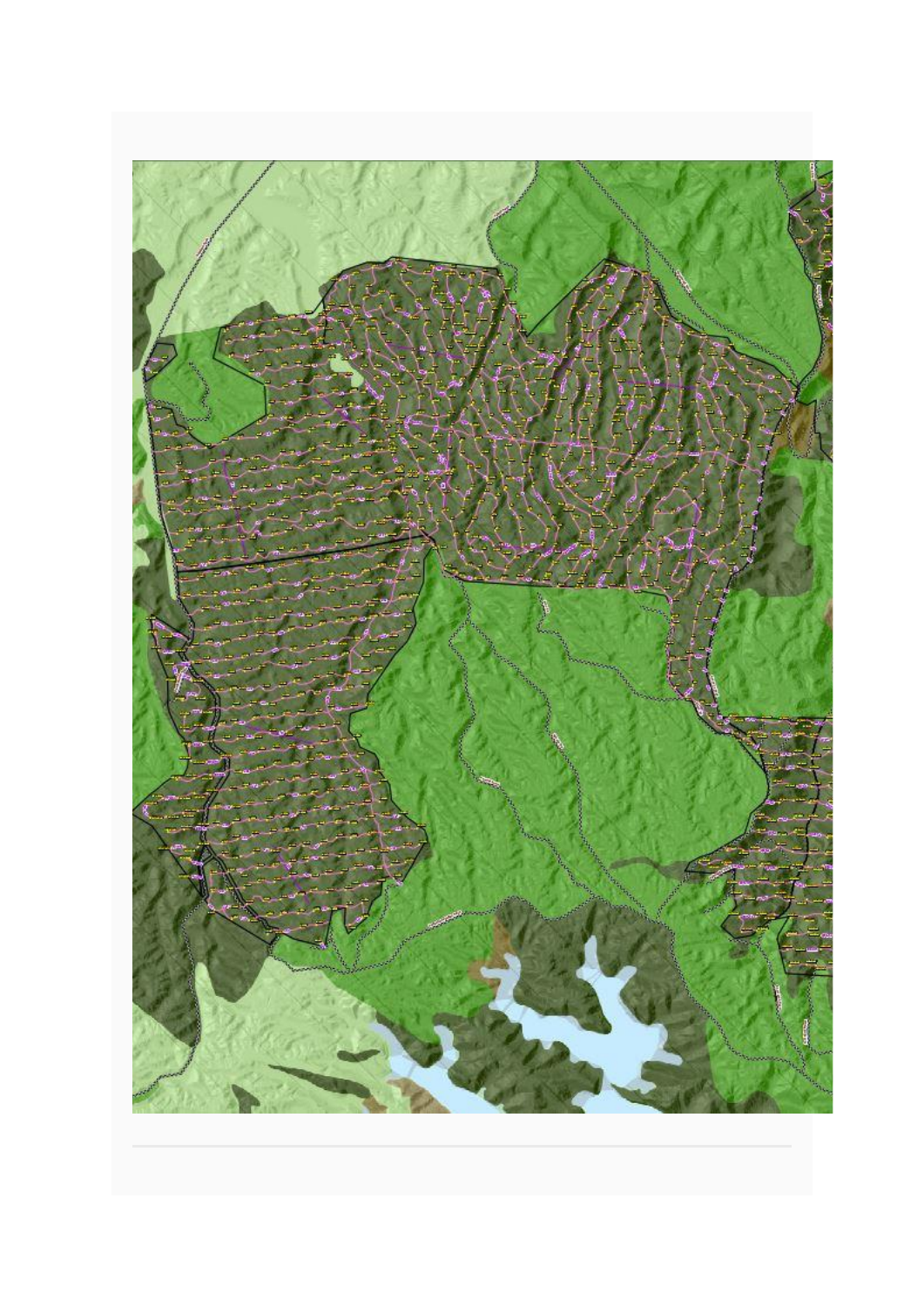## **Kokako Survey 2023**

RET is in the process of raising funds for a kokako survey in April/May 2023. If you would like to make a contribution, please get in touch [rotoehuecologicaltrust@gmail.com](mailto:rotoehuecologicaltrust@gmail.com)

We are keen to find out how many territories have been established in areas, which have recently been added to the area under management – PEA2, PEA2b, RFW, Otari, RF1 and RF2



### **Data from the 2019 survey**

Figure Five: Follows of kōkako pairs (red) and singles (blue) over the total survey area, including RET managed areas (blue shading), Ngati Makino land (green shading), Rotoehu Forest outside RET management (pink shading), and Ngati Makino land managed by Timberlands (orange shading).

The full survey report can be downloaded from [here.](https://kokako.kiwi/wp-content/uploads/sites/3/2020/03/Rotoehu_2019_Survey_Report.pdf)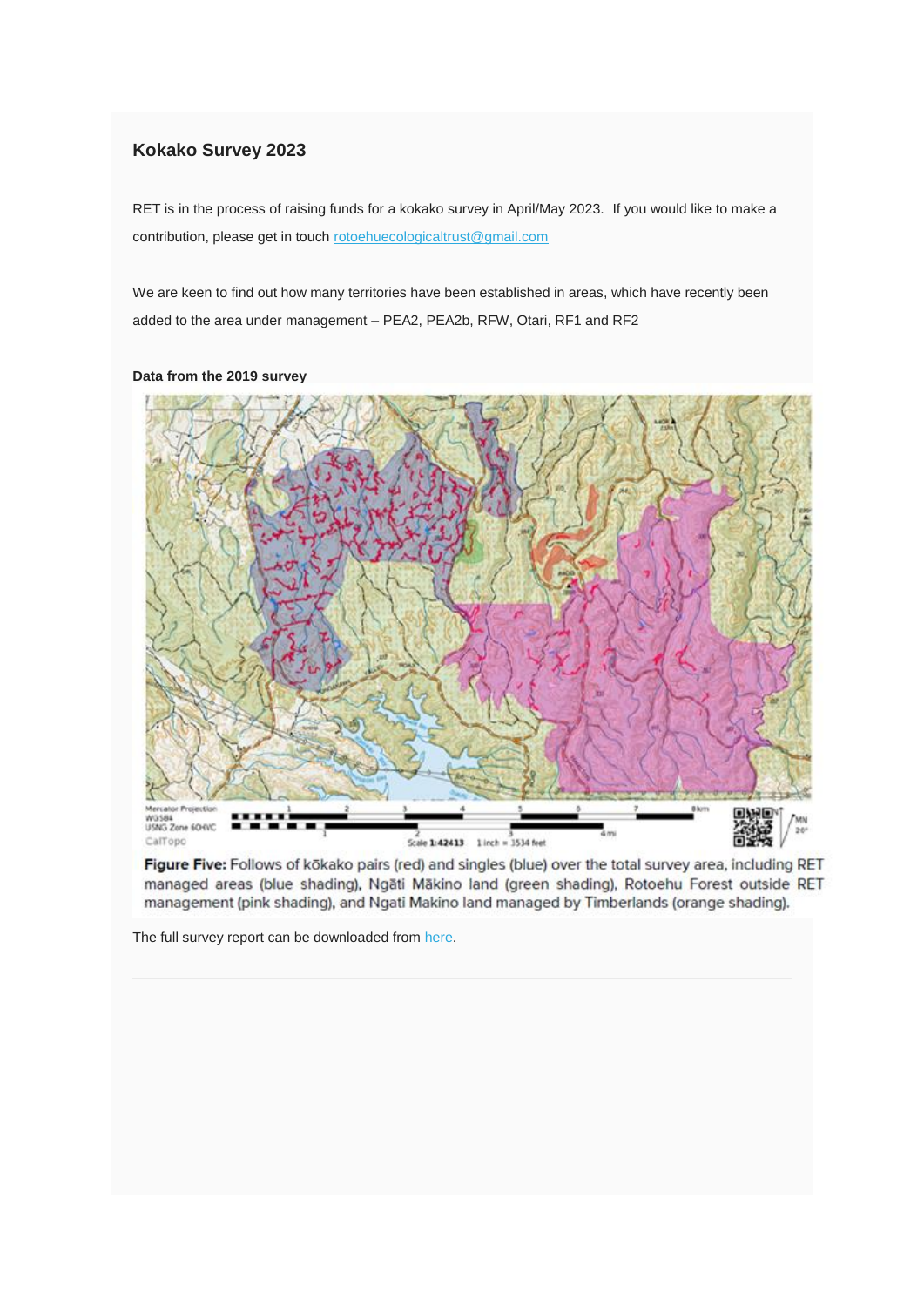# Help us raise funds for **Rotoehu Ecological Trust**

# Help protect the Kōkako, and enjoy some excellent coffee.

Simply visit kokako.co.nz and place an order.

Enter the code ROTOEHU at checkout in the coupon area.

For every pack of Kokako Fairtrade organic coffee you buy, we'll receive a portion of the sale price back every time, so we can keep supporting the Kokako and its habitat.

## Step<sub>1</sub>

## Step 2

Head to www.kokako.co.nz



Select product



## Step 3

Head to checkout and enter code word ROTOEHU



## Step 4

Receive and enjoy coffee. Repeat next time you need coffee<br>to keep supporting us



# **125**

Big thanks to Kokako Organic Coffee who continue to sponsor our workdays.